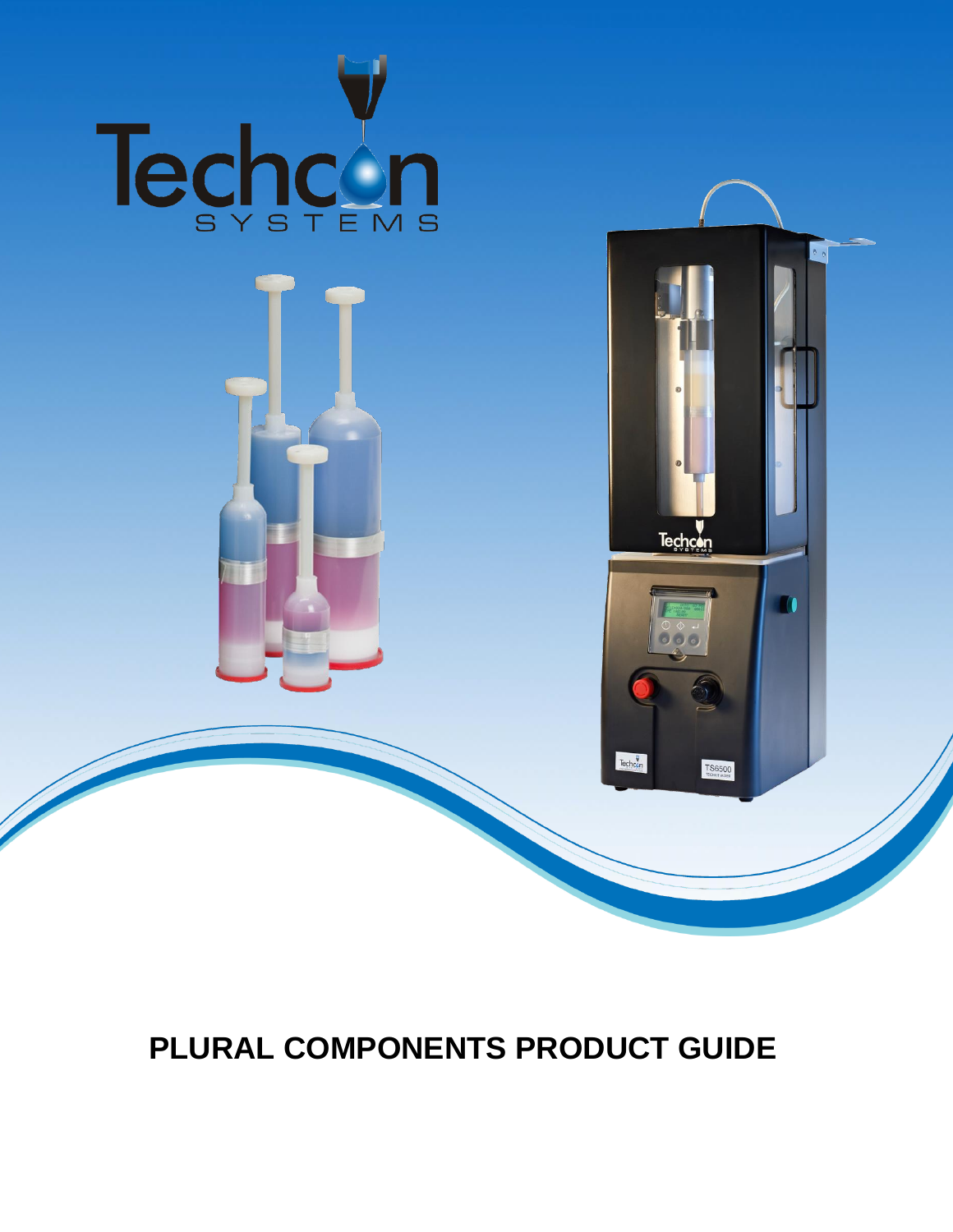# **TECHKIT**

The Techkit is a compact and simple method of packaging two or three component resin systems into a cartridge. The kit mechanically separates the base and hardener until they are ready to be used. An internal mixing head provides a thorough blend for all types of compounds. When the mixing is finished, the cartridge is placed into one of Techcon's application guns or production master stand to be dispensed.

Using Techkit will eliminate the labor intensive tasks of measuring and handling materials, while minimizing dermatitis complications and greatly reducing exposure to fumes.

Techkits can accommodate virtually every ratio of multiple component material.

Three types of kits are available: Barrier, Injection and Barriers/Injection types.

Operators can mix the kit manually, semi-automatically, or automatically. Techcon mixer, model TS6000, is a useful, semi-automatic mixer designed to reduce worker fatigue and assure a thorough mix of the material. The TS6500 mixer is a fully automated mixing system. It eliminates worker fatigue and assures the most thorough and consistent mix from kit to kit.

**BARRIER KIT:** For compound with a volumetric ratio greater than 10 parts per 100. The hardener and resin are separated by an aluminum barrier, which forms over the mixing head.



**INJECTION KIT**: For compound with a volumetric ratio of 10 parts or less per 100. The hardener is contained inside the valve mix rod while the resin is in the cartridge.



Maximum fluid capacity inside  $6''$  rod = 9cc Maximum fluid capacity inside 8" rod = 12cc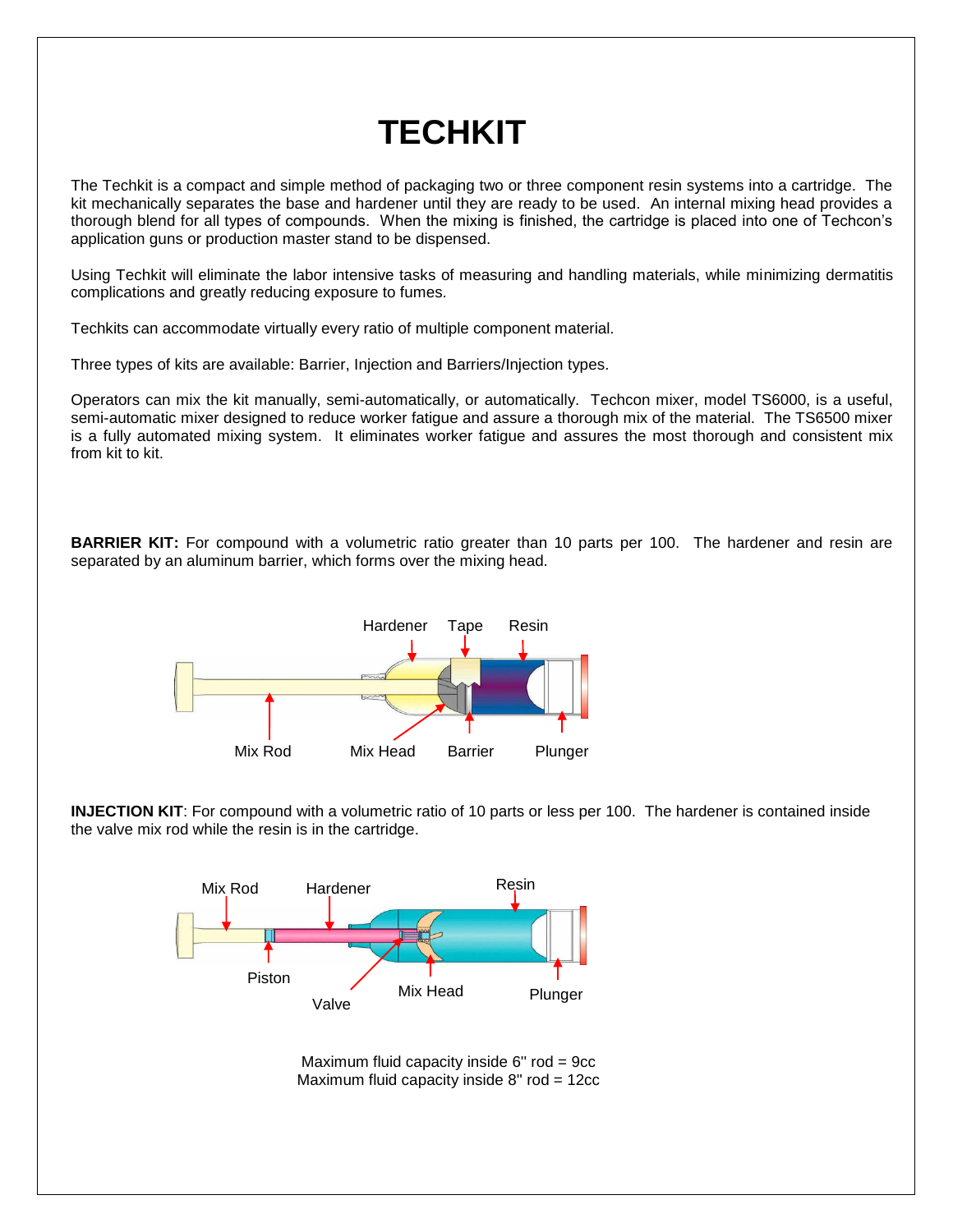## **COMPLETE TECHKIT PART NUMBER CHART**

| <b>Part Number</b> | <b>Size</b>             | Type                 | Cartridge     | <b>Plunger</b>     | Cap               | Dasher  | <b>Head Rod</b>  | <b>Ram Rod</b> |
|--------------------|-------------------------|----------------------|---------------|--------------------|-------------------|---------|------------------|----------------|
| 250-60             | 2.5oz (60ml)            | Injection            | TS25C         | TS <sub>1</sub> WP | TS <sub>2</sub> C |         | 600-200 610-100A | 600-080        |
| 250-61             | 2.5oz (60ml)            | <b>Barrier</b>       | <b>TS25C</b>  | TS <sub>1</sub> WP | TS2C              | 600-310 | 600-100          |                |
| 250-61T            | 2.5oz (60ml)            | <b>Taped Barrier</b> | <b>TS25C</b>  | TS <sub>1</sub> WP | TS <sub>2</sub> C | 600-310 | 600-100          |                |
| 250-80             | 2.5oz (60ml)            | Injection            | TS25C         | TS <sub>1</sub> WP | TS2C              | 600-200 | 810-100A         | 600-080        |
| 250-81             | 2.5oz (60ml)            | <b>Barrier</b>       | TS25C         | TS <sub>1</sub> WP | TS2C              | 600-310 | 800-100          |                |
| 250-81T            | 2.5oz (60ml)            | <b>Taped Barrier</b> | <b>TS25C</b>  | TS1WP              | TS2C              | 600-310 | 800-100          |                |
| 600-60             | 6oz (160ml)             | Injection            | TS60C         | TS1WP              | TS <sub>2</sub> C | 600-200 | 610-100A         | 600-080        |
| 600-61             | 6oz (160ml)             | Barrier              | <b>TS60C</b>  | TS <sub>1</sub> WP | TS2C              | 600-310 | 600-100          |                |
| 600-61-330         | 6oz (160ml)             | Barrier              | TS60C         | TS <sub>1</sub> WP | TS2C              | 600-330 | 600-100          |                |
| 600-61T            | 6oz (160ml)             | <b>Taped Barrier</b> | TS60C         | TS <sub>1</sub> WP | TS2C              | 600-310 | 610-100A         |                |
| 600-80             | 6oz (160ml)             | Injection            | <b>TS60C</b>  | TS1WP              | TS2C              | 600-200 | 810-100A         | 600-080        |
| 600-81             | 6oz (160ml)             | <b>Barrier</b>       | <b>TS60C</b>  | TS <sub>1</sub> WP | TS2C              | 600-310 | 800-100          |                |
| 600-81T            | 6oz (160ml)             | <b>Taped Barrier</b> | TS60C         | TS1WP              | TS2C              | 600-310 | 800-100          |                |
| 800-80             | 8oz (220ml)             | Injection            | <b>TS80C</b>  | TS <sub>1</sub> WP | TS2C              | 600-200 | 810-100A         | 600-080        |
| 800-81             | 8oz (220ml)             | <b>Barrier</b>       | <b>TS80C</b>  | TS1WP              | TS2C              | 600-310 | 800-100          |                |
| 800-81-330         | 8oz (220ml)             | Barrier              | TS80C         | TS <sub>1</sub> WP | TS <sub>2</sub> C | 600-330 | 800-100          |                |
| 800-81T            | 8oz (220ml)             | <b>Taped Barrier</b> | TS80C         | TS <sub>1</sub> WP | TS2C              | 600-310 | 800-100          |                |
| 110-80             | $1/10^{th}$ Gal (310ml) | Injection            | <b>TC110C</b> | TS2PW              | TS4C              | 110-340 | 810-100A         | 600-080        |
| 100-81             | $1/10^{th}$ Gal (310ml) | <b>Barrier</b>       | <b>TC110C</b> | TS2PW              | TS4C              | 110-350 | 800-100          |                |
| 110-81T            | $1/10^{th}$ Gal (310ml) | <b>Taped Barrier</b> | TC110C        | TS2PW              | TS4C              | 110-350 | 800-100          |                |
| 200-81             | 20oz (550ml)            | Injection            | <b>TS20C</b>  | <b>TS20P</b>       | TS6C              | 600-360 | 810-100A         | 600-080        |
| 200-81             | 20oz (550ml)            | <b>Barrier</b>       | <b>TS20C</b>  | TS20P              | TS6C              | 600-370 | 800-100          |                |

## **TECHKIT COMPONENTS MIXING HEADS (DASHERS)**

| <b>Part Number</b>                       | <b>Description</b>                                                                      |         |         |         |         |         |
|------------------------------------------|-----------------------------------------------------------------------------------------|---------|---------|---------|---------|---------|
| 600-200<br>600-300<br>600-310<br>600-320 | Open Mix Head<br>Wheel Mix Head<br>Foiled Wheel Mix Head<br>Half Closed Circle Mix Head |         |         |         |         |         |
| 600-330                                  | Foiled Half Closed Circle Mix Head                                                      |         | 600-370 | 600-330 | 600-310 | 600-300 |
| 110-340<br>110-350                       | 1/10 <sup>th</sup> Gallon Mix Head<br>1/10 <sup>th</sup> Gallon Foiled Mix Head         |         |         |         |         |         |
| 600-360<br>600-370                       | 20oz Wheel Mix Head<br>20oz Foiled Wheel Mix Head                                       | 600-360 | 110-350 | 110-340 |         | 600-200 |

**RODS**

| <b>Part Number</b> | <b>Description</b>        |
|--------------------|---------------------------|
| 600-080            | 8" Ram Rod                |
| 600-100            | 6" Plugged Rod            |
| 610-100A           | 6" Valved Rod with Piston |
| 800-100            | 8" Plugged Rod            |
| 810-100A           | 8" Valved Rod with Piston |

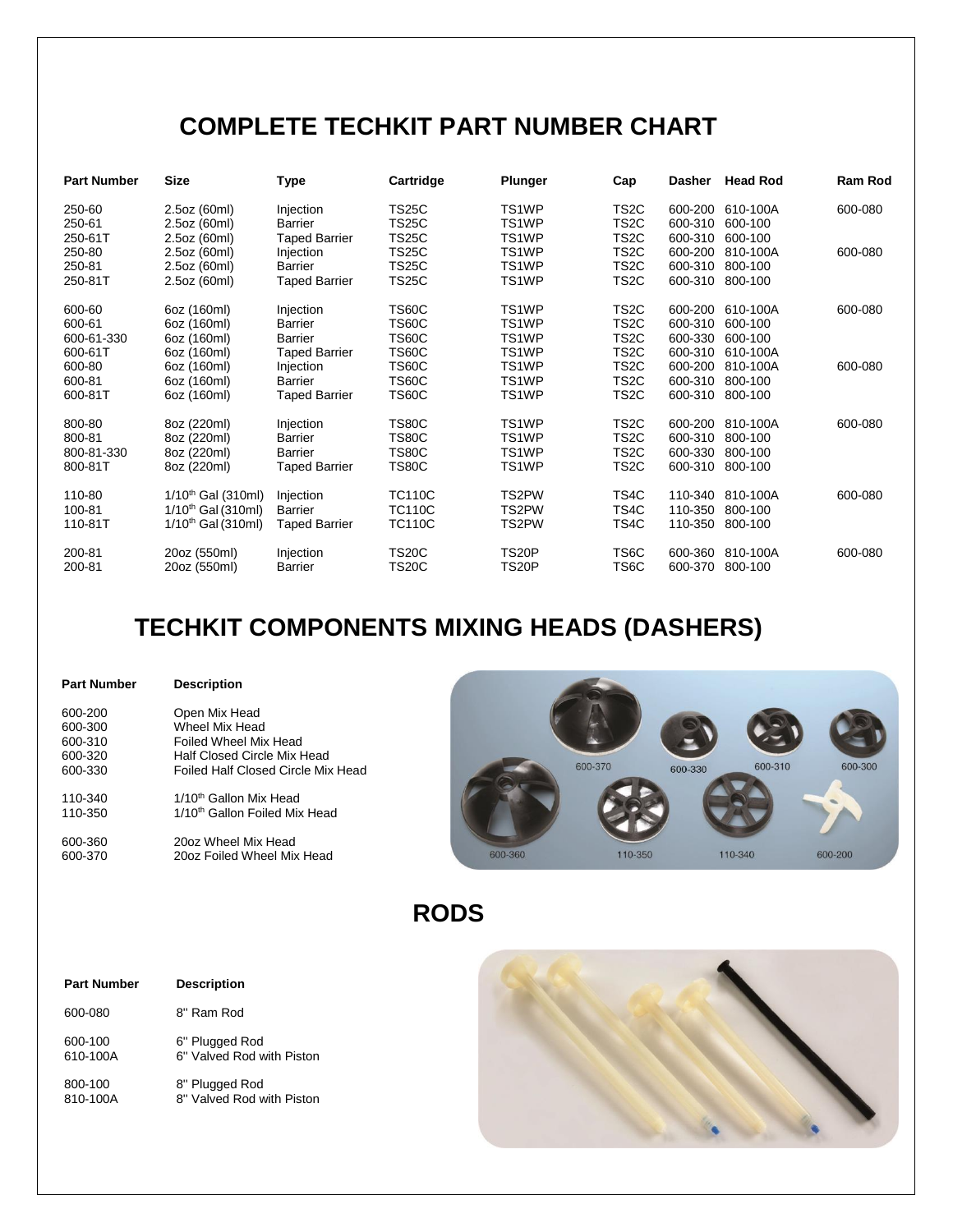#### **TS6500 SERIES CARTRIDGE MIXER Advanced, Robust, User Friendly and Productivity-focused**

The TS6500 Series cartridge mixer provides complete automatic mixing of two-component material filled in a cartridge kit. The feature rich TS6500 Series accommodates all standard size cartridge kits ranging from 2.5oz (60ml) to 20oz (550ml) and is immediately usable anywhere in the world with its accompanying tools, accessories and universal power supply.

Equipped with an automatic fluid level sensing device and user friendly electronic control system, the TS6500 Series mixer allows for a quick and simple setup process. The automatic injection feature provides even distribution of the hardener into the resin during the mixing cycle to ensure uniform mixed results. The high torque motor maintains speed to allow for the continuous mixing of high viscosity material. Safety features include a two-hand start, emergency stop button and the required closing of the protective enclosure to ensure maximum protection for operators.



#### **KEY FEATURES**

- Universal power supply for worldwide use
- Automatic fluid level sensing device for all kit sizes– No need to set stroke length
- Automatically injects hardener into resin to provide uniform mixed material
- Robust, high torque motor to handle high viscosity material
- Safety features include safety enclosure, emergency stop button and two-hand start
- Manual and automatic mixing cycle settings with 10 programmable memories
- Quick and easy to replace cartridge holder and plunger
- User friendly firmware for easy setup
- Robust and sturdy platform for heavy industrial used
- RoHS, WEEE compliance

#### **SPECIFICATIONS**

Weight: 80 lb (36kg) Motor Speed: 139 RPM Meets or exceeds: CE, cTUV-us Warranty: 1 year

Dimensions Imperial: 15.7'' W x 21.2'' D x 40.6'' H Dimensions Metric: 398mm x 538mm x 1032mm Input Voltage: 100-230VAC, 50-60 Hz, 2Amp Air Inlet: 80 psi (5.5 Bar) Min. Stroke Speed: 33 Strokes/minute (fully extend)

| <b>Part Number</b> | <b>Description</b>                                             |
|--------------------|----------------------------------------------------------------|
| <b>TS6500CIM-6</b> | Cartridge Mixer for 2.5oz (60ml), 6oz (160ml), 8oz (220ml) kit |
| TS6500CIM-20       | Cartridge Mixer for 20oz (550ml) kit                           |
| CK6500-6           | Conversion Kit for 2.5oz (60ml), 6oz (160ml), 8oz (220ml) kit  |
| CK6500-10          | Conversion Kit for 1/10 <sup>th</sup> Gallon (310ml) kit       |
| CK6500-20          | Conversion Kit for 20oz (550ml) kit                            |